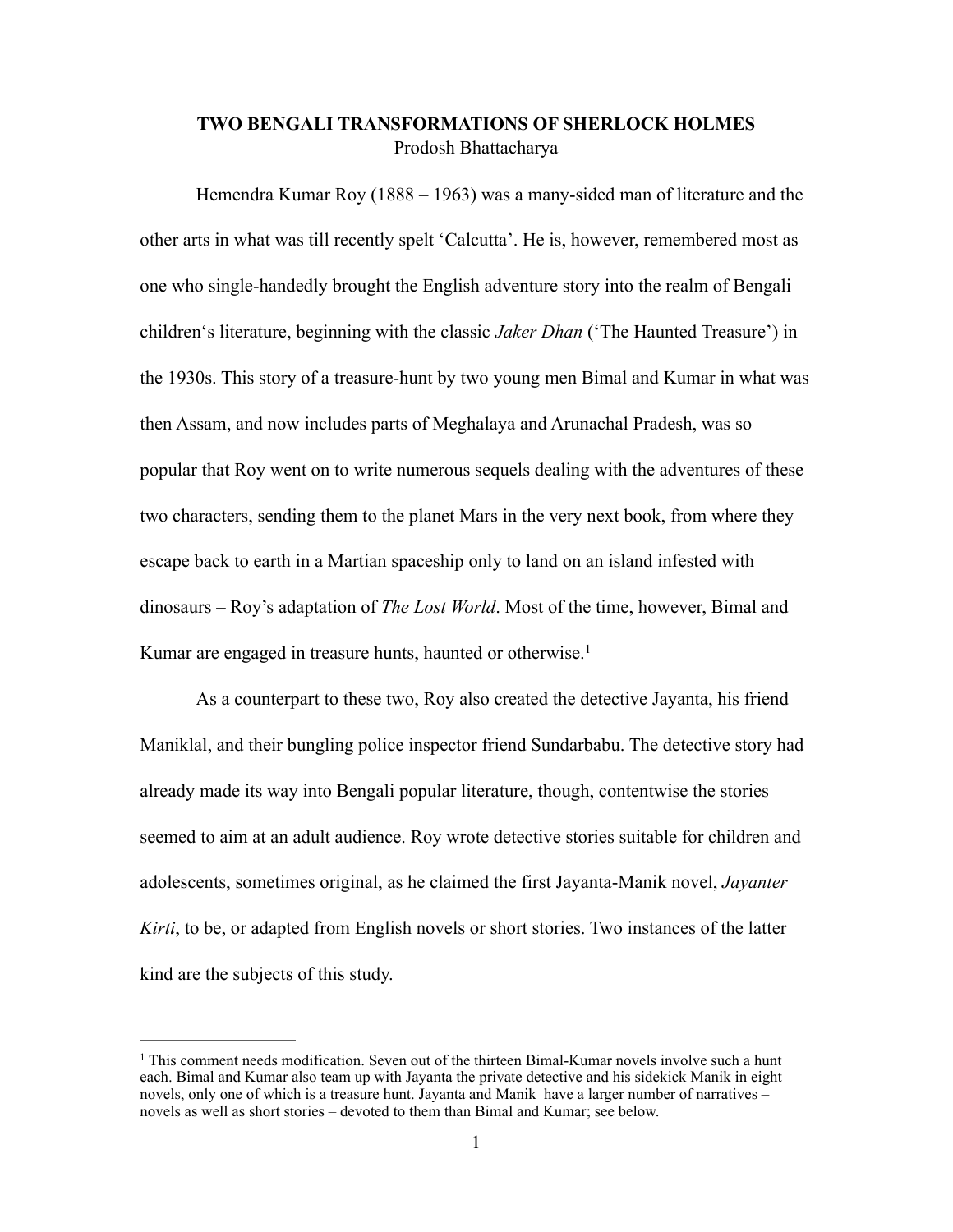Susan Bassnett-McGuire, in her book *Translation Studies*<sup>2</sup>, points out the

problems of semiotic transformation. She quotes Ludaskanov:

Semiotic transformations … are the replacements of the signs encoding a message by signs of another code, preserving (so far as possible in the face of entropy) invariant information with respect to a given system of reference.3

She then goes on to consider (p. 18) the translation of a simple noun, such as the English

*butter*':

When translating *butter* into Italian there is a straightforward word-for-word substitution: butter – *burro*. Both … describe the product made from milk and marketed as a creamycoloured slab of edible grease for human consumption. And yet within their separate cultural contexts *butter* and *burro* cannot be considered as signifying the same. In Italy, *burro*, normally light coloured and unsalted, is used primarily for cooking, and carries no association of high status, whilst in Britain *butter*, most often bright yellow and salted, is used for spreading on bread and less frequently in cooking. Because of the high status of *butter*, the phrase *bread and butter* is the accepted usage even where the product is actually margarine. So there is a distinction both between the *objects* signified by *butter* and *burro* and between the *function and value* of those objects in their cultural context … The *butter – burro* translation, whilst perfectly adequate on one level, also serves as a reminder of Sapir's statement that each language represents a separate reality.

(p. 19; emphases as in Bassnett-McGuire)

From butter to hound is a large or small step, depending on one's point of view. Conan Doyle's 1902 novel *The Hound of the Baskervilles* has had numerous Bengali versions in which the killer dog appears unchanged, among them *Baskerville-Kukkur*, which literally translates as 'Baskerville-dog' by another Roy, Kuladaa Ranjan, in chaste

Bassnett-McGuire, Susan, *Translation Studies* (1980; Revised edition, London & New York: Routledge, 2 1991).

<sup>&</sup>lt;sup>3</sup> A. Ludaskanov, 'A Semiotic Approach to the Theory of Translation', *Language Sciences*, 35 (April), 1975, pp. 5 – 8, cited in Bassnett-McGuire, p. 18.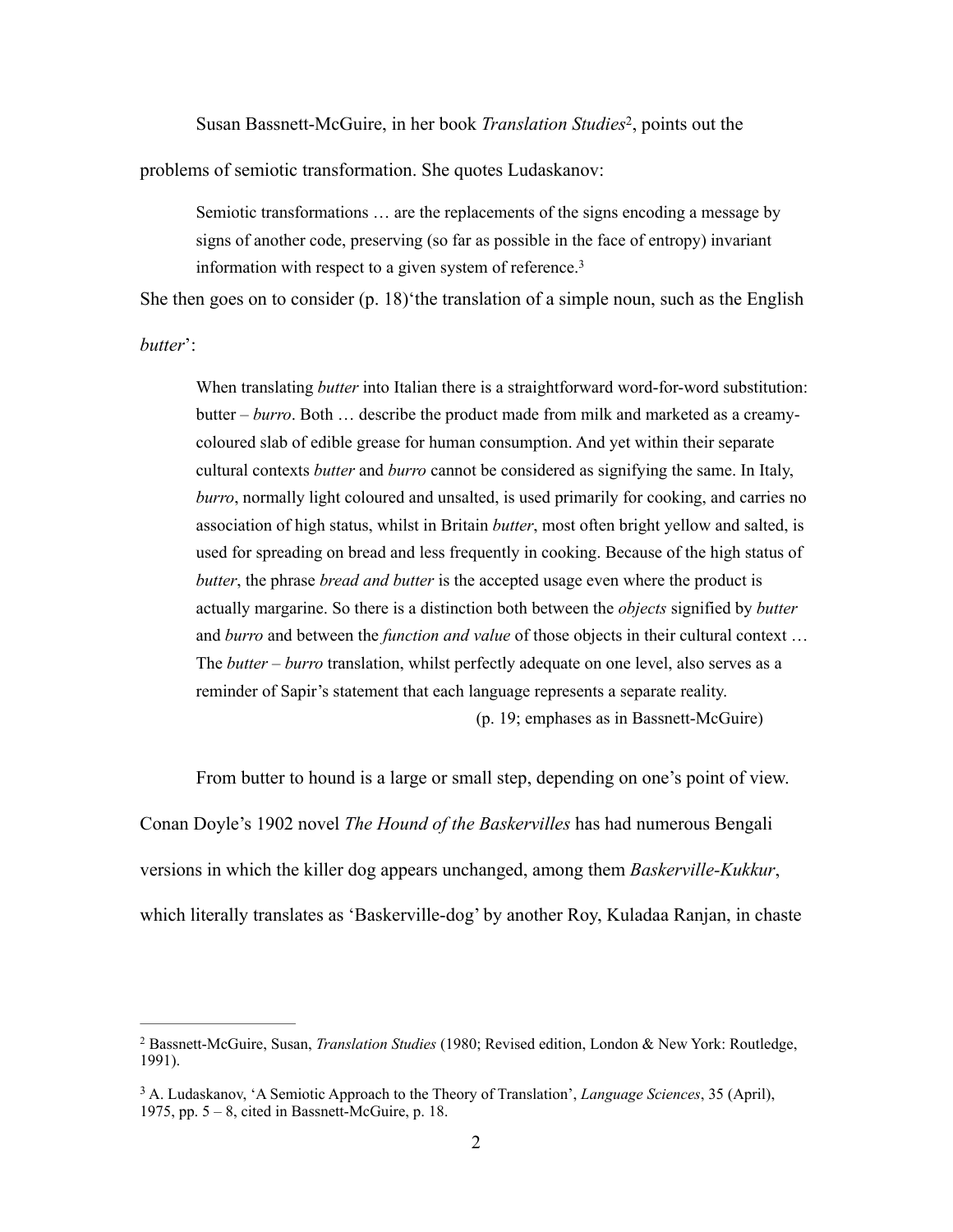Bengali, which incorporates the original illustrations by Sidney Paget from the *Strand*. 4 The problem is that a gigantic, infernal dog, while perfectly acceptable as a monstrous creature anywhere, belongs specifically to Western mythology and folk-culture, with Cerberus and the Hound of Hell.<sup>5</sup> This is why other adaptations of the narrative to the Bengali and Hindi screen, and to the form of the novel, have replaced Conan Doyle's hound, which, to quote Bassnett-McGuire, would not have the same 'function and value' in an Indian context.

In the Bengali thriller film *Jighansa* ('Blood-lust') released in 1951, and directed by Ajay Kar, there are the footprints of a huge man-shaped monster. It turns out to be the abnormally tall porter from the local railway station who is commissioned by the main villain to commit all the murders. In the Hindi adaptation of this Bengali film in 1962, *Bees Saal Baad* ('Twenty Years Later'), directed by Biren Nag, the hound undergoes the ignominy of being transformed to a cat with dancing bells tied to its feet. As it runs through the marshy woods, it creates the impression of a running woman. The villain, who is the father of the woman the lecherous zamindar (the Indian incarnation of Hugo Baskerville) kidnapped, uses this noise to create the superstition of the ghost of the

<sup>&</sup>lt;sup>4</sup> I am indebted to my former student Sudeshna Datta Chaudhuri, at present a Research Fellow, at Jadavpur University, Kolkata, for locating this rare title in the lending library in her locality. Like many Bengali publications, the date of its original appearance is not given in the 'new' edition of 'Rathjatra, 1389', the Bengali date corresponding roughly to July 1982. The publishers are M. C. Sarkar & Sons, Pvt. Ltd., Calcutta, the same establishment which published Hemendra Kumar Roy's *Jaker Dhan*. There is at least one more, fairly faithful, translation by Amalendu Sen, which retains the English title in Bengali script, and which was published by the now defunct Abhyuday Prakash Mandir, Calcutta. It is in the National Library, Kolkata.

<sup>&</sup>lt;sup>5</sup> The phrase 'hound of hell' is actually used in the narrative of the curse in Conan Doyle's original [*The Hound of the Baskervilles* (1901-2) in *Sherlock Holmes: The Complete Illustrated Novels* by Sir Arthur Conan Doyle (London: Chancellor Press, 1987), p. 212].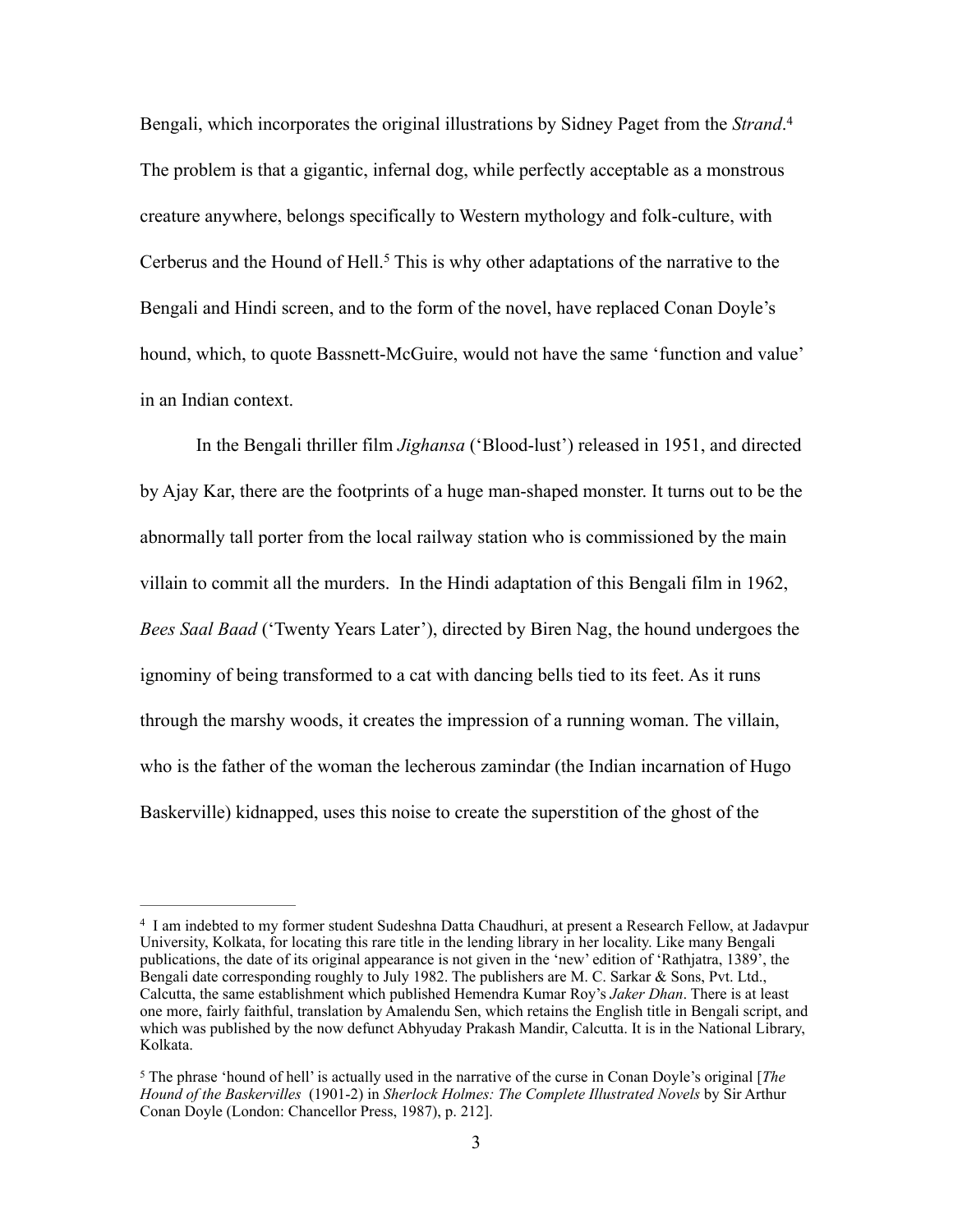wronged woman haunting the marsh. He kills members of the family, and villagers believe it to be the revenge of the ghost.

Hemendra Kumar Roy Indianizes the setting of the narrative in his *Nishaachari Bibhishika* ('The Nocturnal Horror'), as with the two film versions, but takes no major liberties with the story, barring what he does to the hound.<sup>6</sup> The narrative dealing with the apparently supernatural phenomenon is not in any separate manuscript as in the English original, or Kuladaa Ranjan Roy's faithful Bengali rendering. In Hemendra Kumar Roy, it forms part of the newspaper report on the sudden death of the latest scion of the Roychaudhuris (the Bengali name for the Baskervilles). It will be useful to juxtapose a section of the two accounts in Conan Doyle and Hemendra Kumar. The original is as follows:

[Hugo's companions] passed one of the night shepherds upon the moorlands, … [a]nd the man … was so crazed with fear that he scarce could speak, but at last he said …"… Hugo Baskerville passed me upon his black mare, and there ran mute behind him such a hound of hell as God forbid should ever be at my heels."

…

… standing over Hugo, and plucking at his throat, there stood a foul thing, a great, black beast, shaped like a hound, yet larger than any hound that ever mortal eye has rested upon. And even as they looked the thing tore the throat out of Hugo Baskerville, on which, as it turned its blazing eyes and dripping jaws upon [Hugo's companions], the three shrieked with fear and rode for dear life, still screaming, across the moor.

(pp. 212-14)

The first thing Roy does is to make the monster vocal:

 $6$  Again, it is difficult to date this publication. It has recently been reprinted by the original publishers Deb Sahitya Kutir, Kolkata, in 2002 along with three other titles belonging to the same 'series'. The mention of a letter typed in Bengali in the first title *Guptadhaner Dusshwapna* ('Nightmare of a Treasure') suggests a comparatively late date, possibly the 1950s.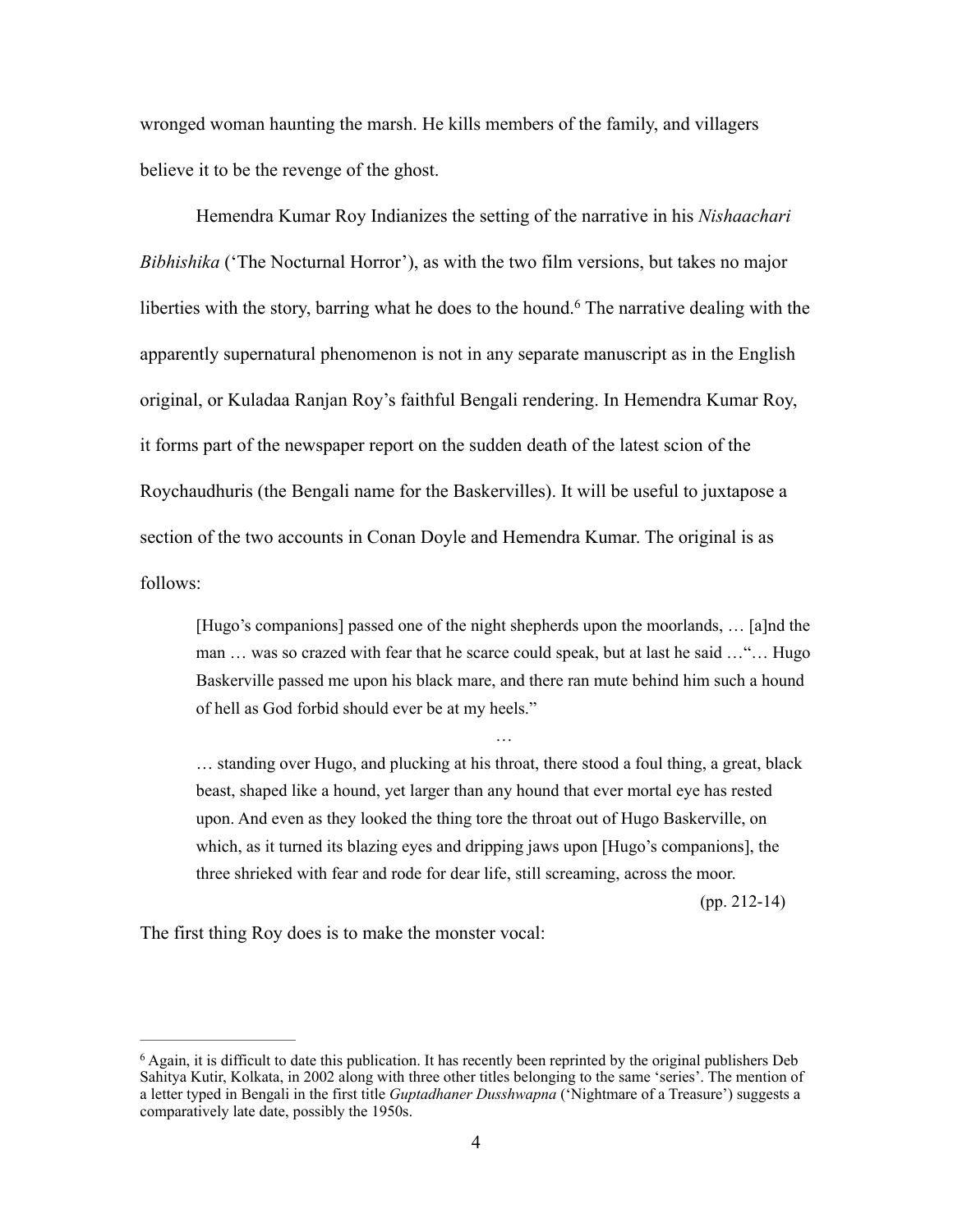Legend says that just at that moment a hair-raising sound like the blowing of a thunderous conch-shell was heard in the marsh. No one had heard such a terrifying conch-shell blowing ever before.

Ripping the darkness apart there burst forth two terrible, ferocious and burning eyes, and some hungry and deadly teeth. Immediately afterwards, the air and the surroundings trembled once again with an ear-splitting call and the next moment from the pitch darkness appeared an impossible, unearthly and terrifying and gigantic shape. Not only were its eyes pouring forth hungry flames, its entire face was burning like a meteor! It looked as if this horrifying and massive apparition had just left some nightmarish hell to burst forth in the darkness of the night.<sup>7</sup>

…

Roy also makes the creature non-specific and mysterious. Dr Mortimer confirmed

the supernatural narrative by saying that the footprints found near the body of Sir Charles Baskerville 'were the footprints of a gigantic hound!' (p. 219). Kuladaa Ranjan Roy retains this, only replacing 'hound' with the generic *kukur*, 'dog', as he has done in the title of his translation, where he uses the more Sanskritized form of the same word, *kukkur*. The English *hound* itself was a generic word, until it underwent specialization of meaning around the thirteenth century to imply 'dog kept for the chase'.<sup>8</sup> Regarding these footprints, the doctor, Phanindranath Gangopadhyay, in Hemendra Kumar Roy, says (pp. 236-37) that (a) the footprints were strange, (b) they were as big as human footprints but definitely not those of a human being and (c) the only animals that move around in the moor are horses, buffaloes, cows, donkeys, dogs or jackals. The footprints did not resemble those of any of such animals. He adds that several reliable people have seen a strange, supernatural creature, spouting fire from its mouth, accompanied by sky-splitting

Roy, Hemendra Kumar, *Guptadhaner Dusshwapna* ('Nightmare of Treasure') [and other novels] (First 7 joint publication, Kolkata: Deb Sahitya Kutir Pvt. Ltd., January, 2002) p. 231.

See **hound** and **dog** in Hoad, T. F., (ed.) *The Concise Oxford Dictionary of English Etymology* (Oxford: 8 Clarendon Press, 1986), p. 221, p. 131.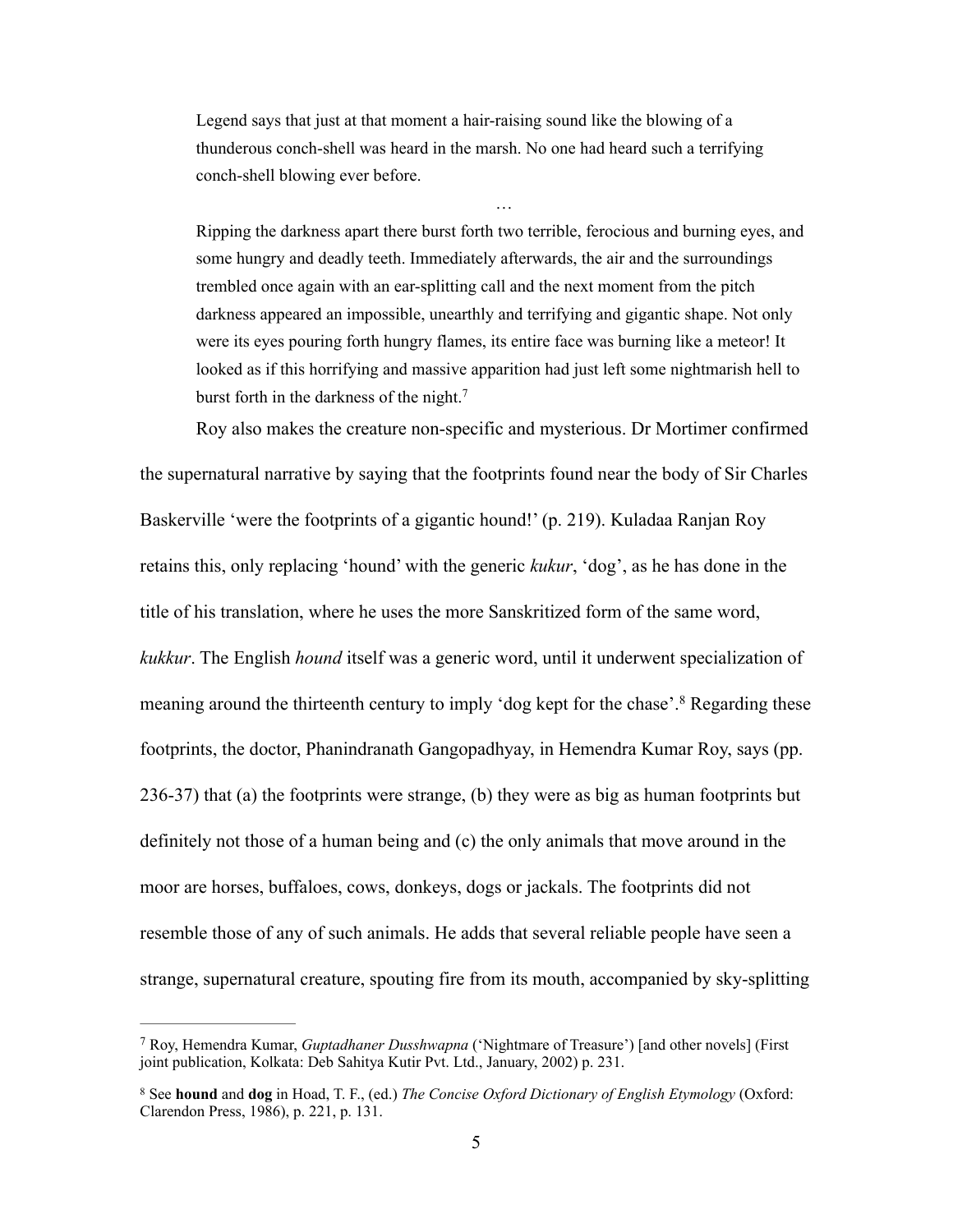sounds resembling the blowing of a conch-shell. It is never seen on moonlit nights. Local folk have named it 'the meteor-faced she-troll', *ulkaamukhi shankhachurni*.

When, at the climax of the novel, the creature is gunned down by the detective Bharat Bhushan Chaudhuri and his narrator friend Bhaskar, it turns out to be a nearly five-foot tall bear. Bharat explains to Hitendra (Sir Henry) that the sound emanating from the throat of bears often resembles the blowing of a conch-shell.<sup>9</sup> Later, the villain Baren Basu's (Stapleton) wife tells Bharat the history of the animal. It was reared by Baren since it was a month old cub. Baren taught it many tricks, among them to follow the smell of a person from some object belonging to the latter, 'like a bloodhound' (p. 294). Bharat comments that he has his doubts about how far a bear may develop such an ability, but says that Baren believed it could, hence the theft of Hitendra's shoes twice over, discarding the mistakenly-stolen one of a new pair with an old one. However, Bharat says he believes the bear to have been lethally aggressive towards all strangers, and obedient only to Baren whom it acknowledged as master.

One wonders if the two film versions were not more logical and consistent in their adaptation of the concept of the Baskerville curse than Roy, who tries his best to retain the entity of a terrifying monster rather than replace it with the ghost of a wronged woman. A hound, regardless of the mythological or folk associations in Bengal, would have still been terrifying as an apparition with its phosphorus-coated mouth. <sup>10</sup> However, one understands that in an Indian context, the family legend would sound less impressive

<sup>&</sup>lt;sup>9</sup> One needs the help of a zoologist to confirm this bit of information!

<sup>&</sup>lt;sup>10</sup> Incidentally, Roy's bear does have its mouth coated with phosphorus.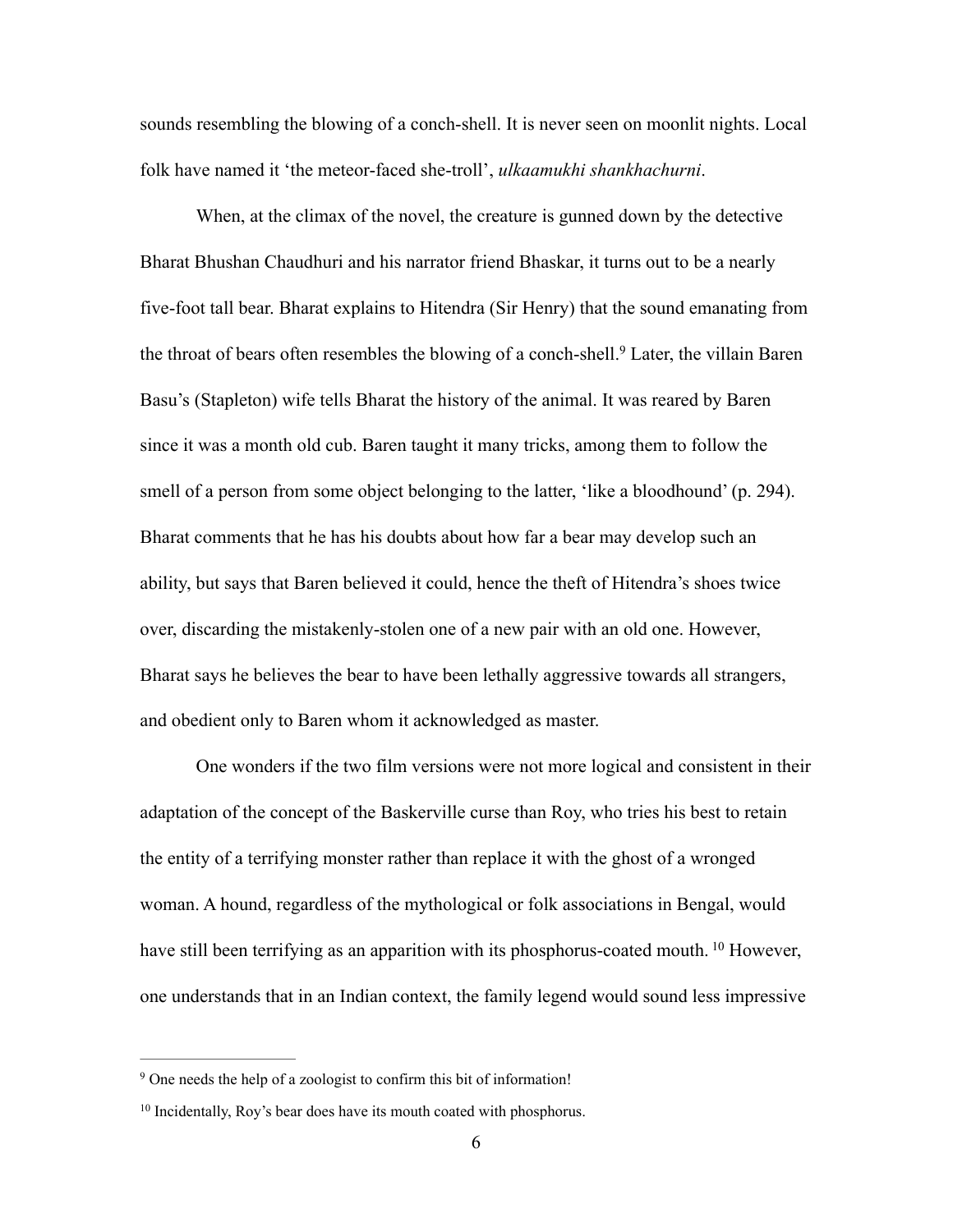with a killer dog than with a mysterious creature with a horrific voice. The films solved this problem by having the female relative of the villain (wife in Bengali, daughter in Hindi) wander around the moor, singing an ominous song, appearing to be the wraith of the wronged woman. Roy, perhaps without the literary tradition of a singing female ghost behind him, took recourse to a bear and its conch-shell like voice!<sup>11</sup>

There is no such problem of consistency with Roy's Bengali adaptation of Conan Doyle's short story 'The Six Napoleons'.<sup>12</sup> Napoleon, arch-enemy of Britain in some respects, has also been the subject of romantic fascination to Englishmen, witnessed by the four volumes of Napoleonic stories by Conan Doyle himself.<sup>13</sup> Dr Barnicot in the Holmes short story under discussion is described by Lestrade as 'an enthusiastic admirer of Napoleon, and his house is full of books, pictures and relics of the French emperor.' (p. 565) In an inspired act of transformation, semiotic or otherwise, Doyle's six Napoleon busts become in Roy 'Netajir Chhaymurti' ('The Six Busts of Netaji').<sup>14</sup> The incidents,

<sup>&</sup>lt;sup>11</sup> The tradition of the female singing wraith goes back at least to the Hindi classic *Mahal*, 'Palace' possibly produced in the early 1950s, starring legendary Bollywood actors Ashok Kumar and Madhubala in their younger days, with the latter lip-synchronizing one of melody-queen Lata Mangeshkar's earliest 'haunting songs'. Subsequently, the trope is used in *Jighansa* (Bengali), *Bees Saal Baad* (Hindi), *Kohraa*, 'Fog' (Hindi, 1963), *Who Kaun Thi?*, 'Who Was She?' (Hindi, 1960s) and *Kuheli*, 'Mist' (Bengali, 1970s), to name only a few. In all the films the ghost turns out to be a human being, with the exception of *Kohraa*, an adaptation of *Rebecca*, where it is actually the ghost of the dead first wife.

<sup>&</sup>lt;sup>12</sup> Sherlock Holmes: The Complete Illustrated Short Stories by Sir Arthur Conan Doyle (London: Chancellor Press, 1985), pp. 564-80 (*The Return of Sherlock Holmes*).

<sup>&</sup>lt;sup>13</sup> The four volumes include two comprising the delightful adventures of Brigadier Gerard, as well as *Uncle Bernac* (in which Gerard makes his first appearance) and *The Great Shadow*.

<sup>&</sup>lt;sup>14</sup> I possessed this little gem in a Hemendra Kumar Roy collection entitled *Goenda Kahini Sankalan* ('Collection of Detective Stories'), which I have, at present, misplaced. I am therefore unable to give bibliographical details, barring the fact that no name of any publisher was adduced to the volume, presumably to obviate copyright-related problems. In another Roy adaptation of a Holmes short story, 'The Beryl Coronet' becomes 'Firoza Mukut Rahasya', 'The Mystery of the Firoza Coronet'. Here, too, the investigator is Jayanta. The story has been reprinted in *Hemendra Kumar Roy Rachanaabali*, 'The Writings of Hemendra Kumar Roy' Vol. 15 (Kolkata: Asia Publishing Co., 1996), pp. 185-206.